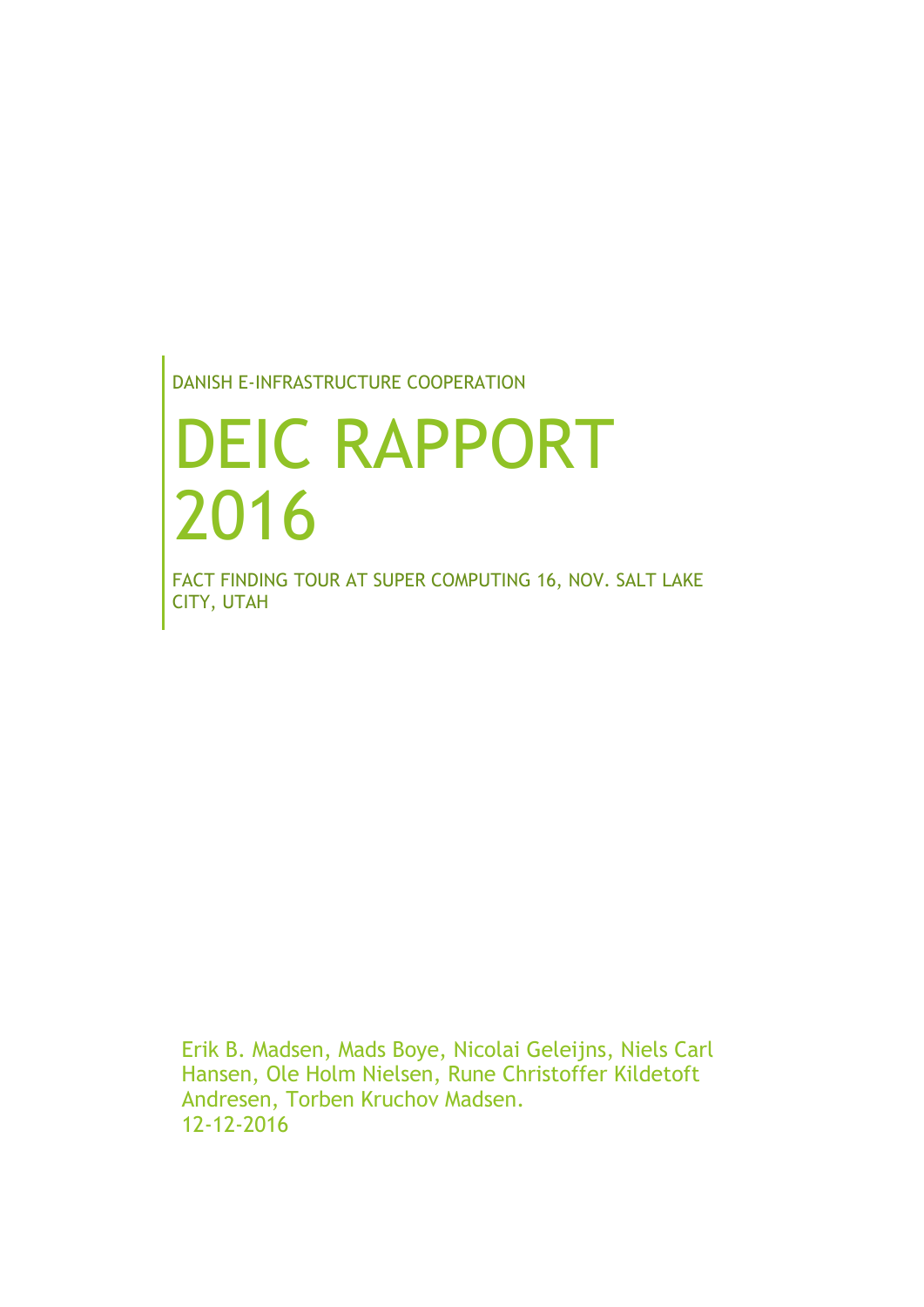# **Contents**

# <span id="page-1-0"></span>Preface

In November 2016 five Danish universities (AU, DTU, KU, SDU, AAU) participated in a DeiC funded fact finding tour. The goal was to attend the 29<sup>th</sup> ACM/IEEE Super Computing Conference (SC16), in Salt Lake City, Utah. Prior to the conference part of the delegation was invited to see Lenovo's headquarter in Raleigh, North Carolina. The delegation also attended Intel HPC Developer Conference, which was held in Salt Lake City, in the days leading up-to SC16.

During the conference, the delegation attended meetings with various hardware vendors of HPC equipment. In addition, the talks/sessions of the conference were attended based on own preferences. Please note that during the meetings with hardware vendors, information was given under Non-disclosure agreements (NDA), and therefore not all information will be disclosed in the report.

The purpose of this document, is briefly to report the delegation's findings.

# <span id="page-1-1"></span>CPU

## AMD

After quite some years of absence from the high performance CPU market. AMD continues to be working on the server CPU "Zen" product. A detailed description was given under NDA restrictions. CPU performance is expected to become competitive with comparable Intel CPUs, with respect to performance as well as memory capacity and external connectivity. The number of cores and memory subsystem will be very attractive. Actual products are expected from multiple vendors in 2017.

AMD's return to the CPU market opens for some much needed competition on the x86\_64 CPU platform. It will be interesting to see how AMD will price their new CPU's and also to see how Intel will respond to this.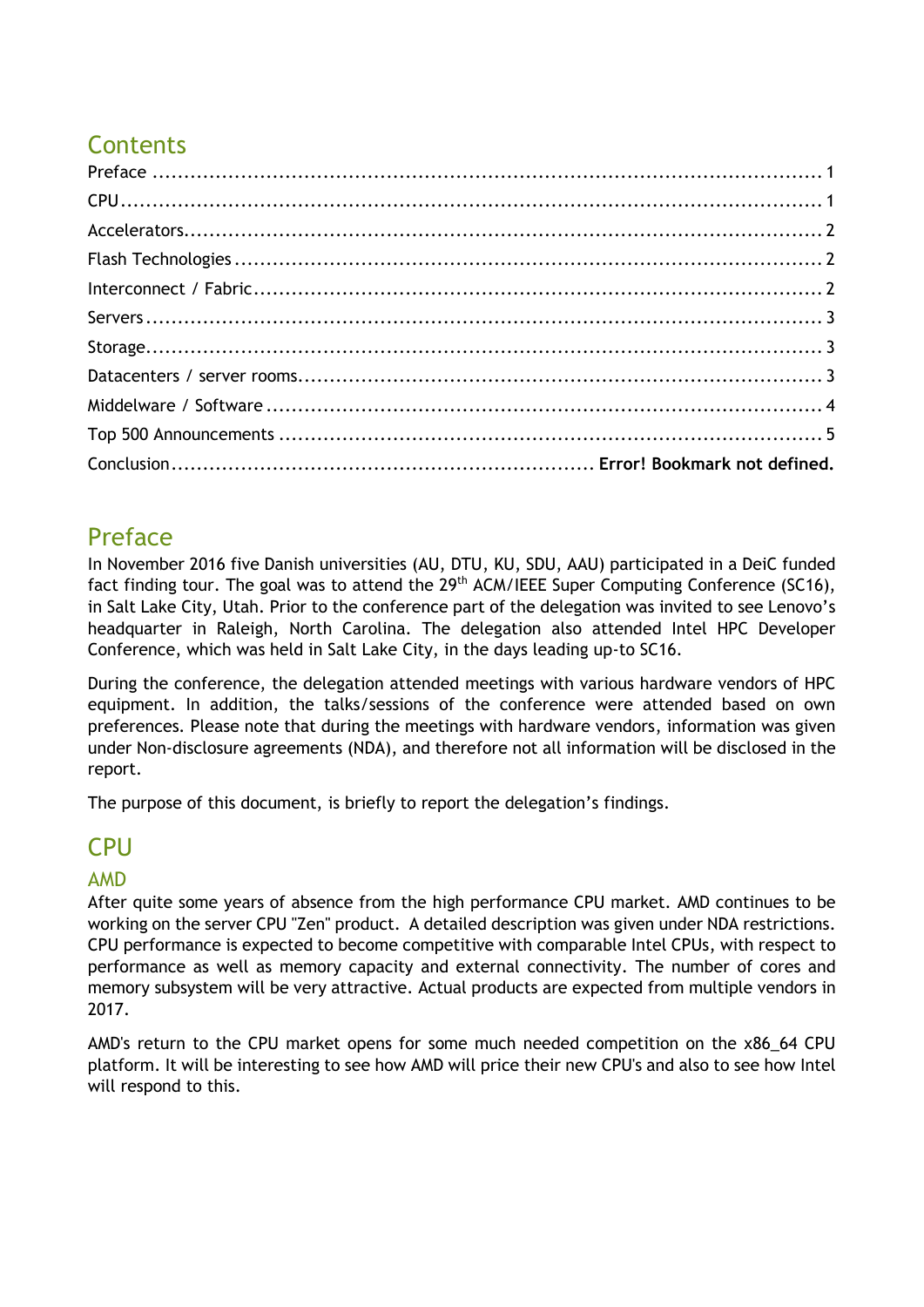#### Intel

The current Intel Xeon server CPU in production is the 4th generation "Broadwell". The 5th generation Xeon CPU "Skylake-SP" is anticipated to become available some time in 2017. This CPU will feature 6 memory channels at 2667 MHz, a higher core count and larger caches. There will be new networking options on-package. The details were under NDA restrictions.

## <span id="page-2-0"></span>Accelerators

#### NVIDIA

The big announcement from NVIDIA was the Pascal GPU with NVLINK. NVLINK is NVIDIAs technology fabric technology, as to not be limited by the PCI-E bus. The advantages over PCIE-E is that multiple GPU's (up to 8) can communicate in an RDMA like way. The NVLINK fabric should provide 5 times higher performance than PCI-E. This will be available with multiple hardware vendors.

#### Intel

Intel is coming with a socket version of the Xeon Phi. The Phi will also have on-die Omnipath.

## <span id="page-2-1"></span>Flash Technologies

#### 3D XPoint/Apache Press

Future Intel products will enable the "Apache Pass" 3D Point non-volatile RAM memory modules with very large memory sizes and running at near DRAM speeds. The Intel 3D-xPoint NVME could become a game changer with the introduction of the next Intel platform, named Purley. Apache pass along with 3D XPoint NVME will provide high-speed nonvolatile system memory and/or high speed low latency persistent storage attached to the memory bus. How this can be used is in HPC environments is still to be investigated, but it opens up the possibility to have single machines with very large memory.

## <span id="page-2-2"></span>Interconnect / Fabric

#### Mellanox

#### Omni-Path

Intel's OmniPath (OPA) network fabric running at 56 or 100 Gbit/s was described in detail. The OPA technology is very competitive with Infiniband, where Mellanox is the market leader. PCIe adapters and OPA switches are manufactured by Intel. Cabling using copper or fiber cables are very similar to Infiniband products. OPA installations are beginning in Europe and world-wide, and the first Danish installation is being made at DTU. The OmniPath software stack is based on OFED and is freely available. All major MPI libraries are supported. Fabric management tools are free of charge

#### Others

Oracle is now offering their own implementation of Infiniband as a separate product for HPC. Cables are all-optical, a clear differentiation from other vendors.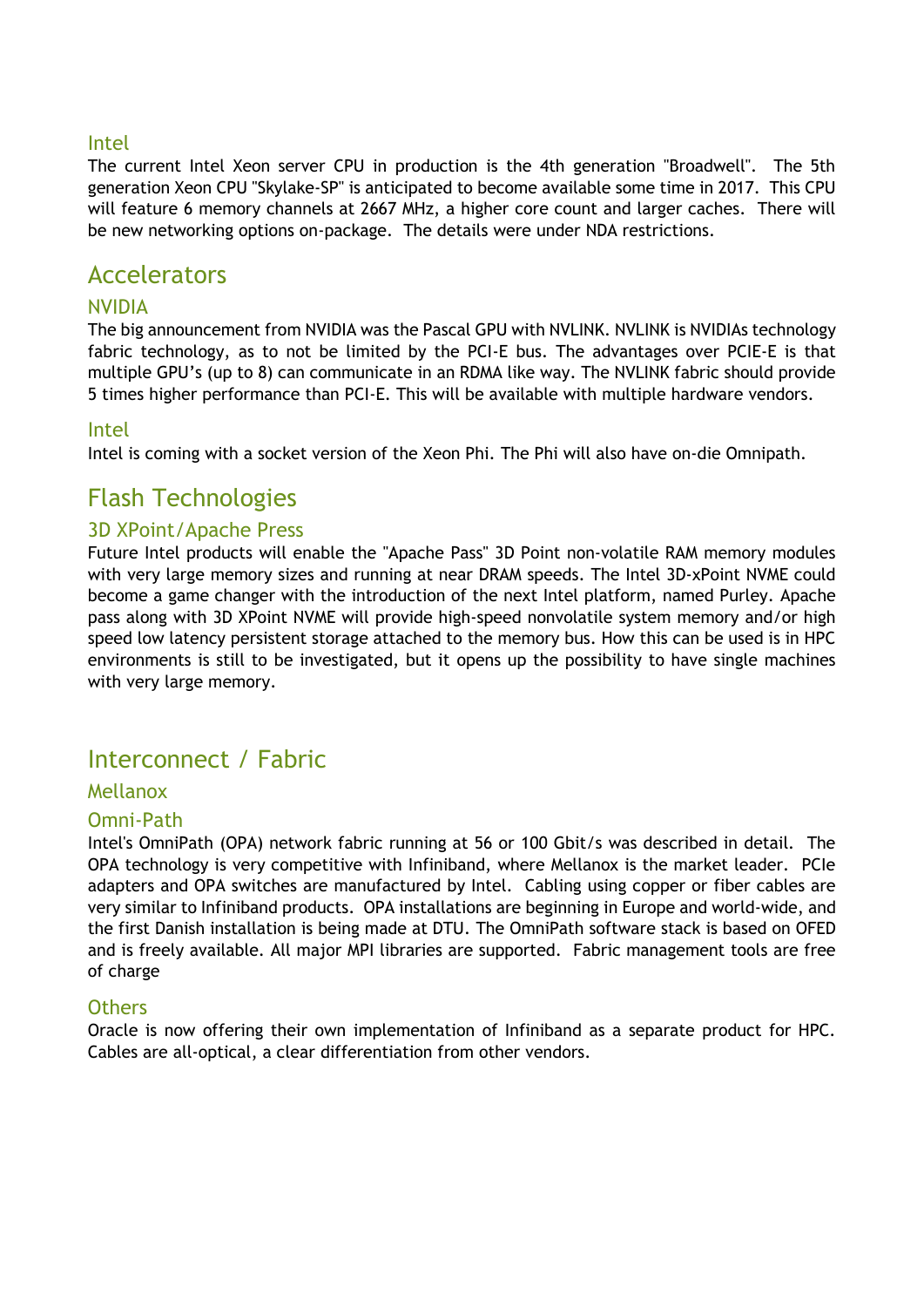#### Gen-Z

A new interconnect has seen the light of day. Multiple hardware vendors showcased a new interconnect named Gen-Z. Gen-Z is a new open system interconnect which provide memory access to data and devices, either via direct-attached, switched or fabric topologies. As the interconnection is new, it will be interesting to follow how it develops over the coming years.

### <span id="page-3-0"></span>Servers

<span id="page-3-1"></span>Meetings with DELL, HPE, Huawei was held under NDA, so there is not much which can be disclosed. In general, all vendors will upgrade their current server portfolio to support the new intel architecture.

## <span id="page-3-2"></span>Datacenters / server rooms

#### Water/Liquid Cooling

With CPU TDP power per socket going to 150W, 200W and even beyond in the near future, and GPU/accelerator power going to 300-400W per unit, the server cooling challenge has become more important than ever. Very soon traditional data center air cooling will not be sufficient for new HPC servers. When the power consumption per 42U rack increases to 40 kW, 60 kW or even 80 kW, liquid cooling inside the rack will be mandatory. The current most power-hungry servers (both CPUs and GPUs) as well as future even higher powered products will require liquid cooling inside each server. A number of liquid cooling solutions were presented at SC16, and by far the most popular product type was direct water cooling of both processors and sometimes DIMM memory modules. Other solutions included non-water coolants as well as water cooled rack doors. Water cooled data centers require the addition of heat exchanger units that convert external cooling water to the high-quality closed-loop cooling water required by servers and racks. A number of heat exchanger products were shown at SC16, among them solutions from CoolIT and the Danish company Asetek.

The ASHRAE organization publishes Standards and Guidelines for water as well as air cooled solutions. These standards will be useful for data center planning.

#### Rack Cooling Doors

Due to the head dissipation from CPUs, we need a way to capture and remove heat from the servers. In 'the old days', cooling units just chilled the air in the room and everything was fine now we often have 'hot aisle' and 'cold aisle' in order to capture the heat and chill the

air.

An alternative/supplement to this, is to add active backdoors to the racks. The benefit of this design, is that it enables larger fans (at lower speed) to help move the air through the nodes. and since speed of the internal fans can be significantly reduced, the overall power consumption can be reduced to. However, this design requires tubes with water to every rack, so it needs to be part of the planning or redesign of a site - and it still relies on air to move the heat from the CPU.

Every CPU has a TDP (Thermal Design Power) and in the context of cooling, it's roughly the amount of heat we need to remove, in order to keep the CPU running (at maximum performance) - and thus dictates how large the heat sink on the CPU, needs to be. With the current generation of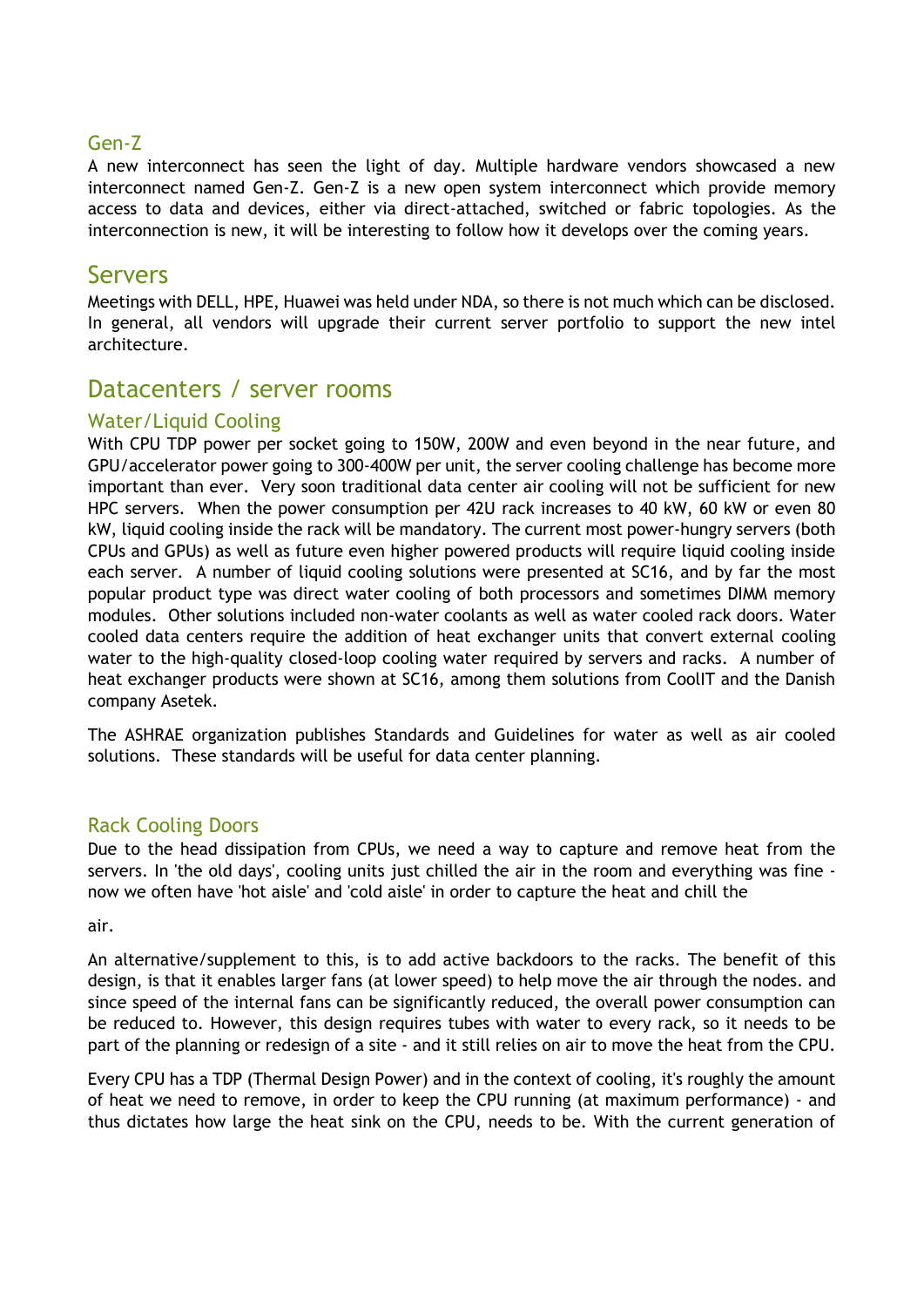CPUs, it is possible to fit 2 nodes for each unit of rack space - but for the next generation of CPUs, we are looking at a significant increase in TDP - so it will be an challenge to fit 2 nodes (with a

sufficiently large heat sink) within a unit of rack space. This can be solved by either accepting to only have 1 node pr. unit of rack space or use something better than air to cool the CPUs.

At SC'16, we saw a lot of solutions with liquids (often water) - some manufacturers integrated liquid cooling in their design, while others referred to 3. party companies which specialize in liquid cooling. As all of them requires water to the node, this will be a key feature to consider, when designing a new site or upgrading an existing.

# <span id="page-4-0"></span>Middelware / Software

#### Slurm

Slurm as a batch queueing and resource manager Open Source software is gaining a strong usage across the world. Slurm is extremely rich in features, and is actively developed due to requirements of customers. Features of the latest and future versions of Slurm were described at

the Slurm booth as well as at a BOF sessions. The BOF session attracted 200+ people and had a lively discussion. Slurm is used on many large HPC centers in USA and Europe, and at a large number of regional and local HPC centers. The quality of the software, the Open Source license, as well as the option of paid support makes Slurm an attractive solution.

#### Intel Compiler

Intel has put a lot of work into optimizing Intel Python, which was announced last year. They have made a collaboration with Continuum, which makes the Anaconda python distribution, to optimize Intel python. A lot of work has gone into optimizing towards MKL libraries, and the Numba Jit compiler for python

#### OpenHPC

The openHPC BOF did not give a clear picture of where the project is going. There is a lot of good initiative in the project, but it is still very new, and have not found a solid strategy in terms of release cycle, development focus. The project still seems very new, it was founded at SC15, but a lot of good work has gone into it, and definitely worth keeping an eye on in the time to come.

#### HPC Orchestrator

<span id="page-4-1"></span>HPC Orchestrator is a new product from Intel, which is a fork of the OpenHPC project. This will allow intel to focus the on better support and integration with both Xeon Phi and in Intel CPUs.